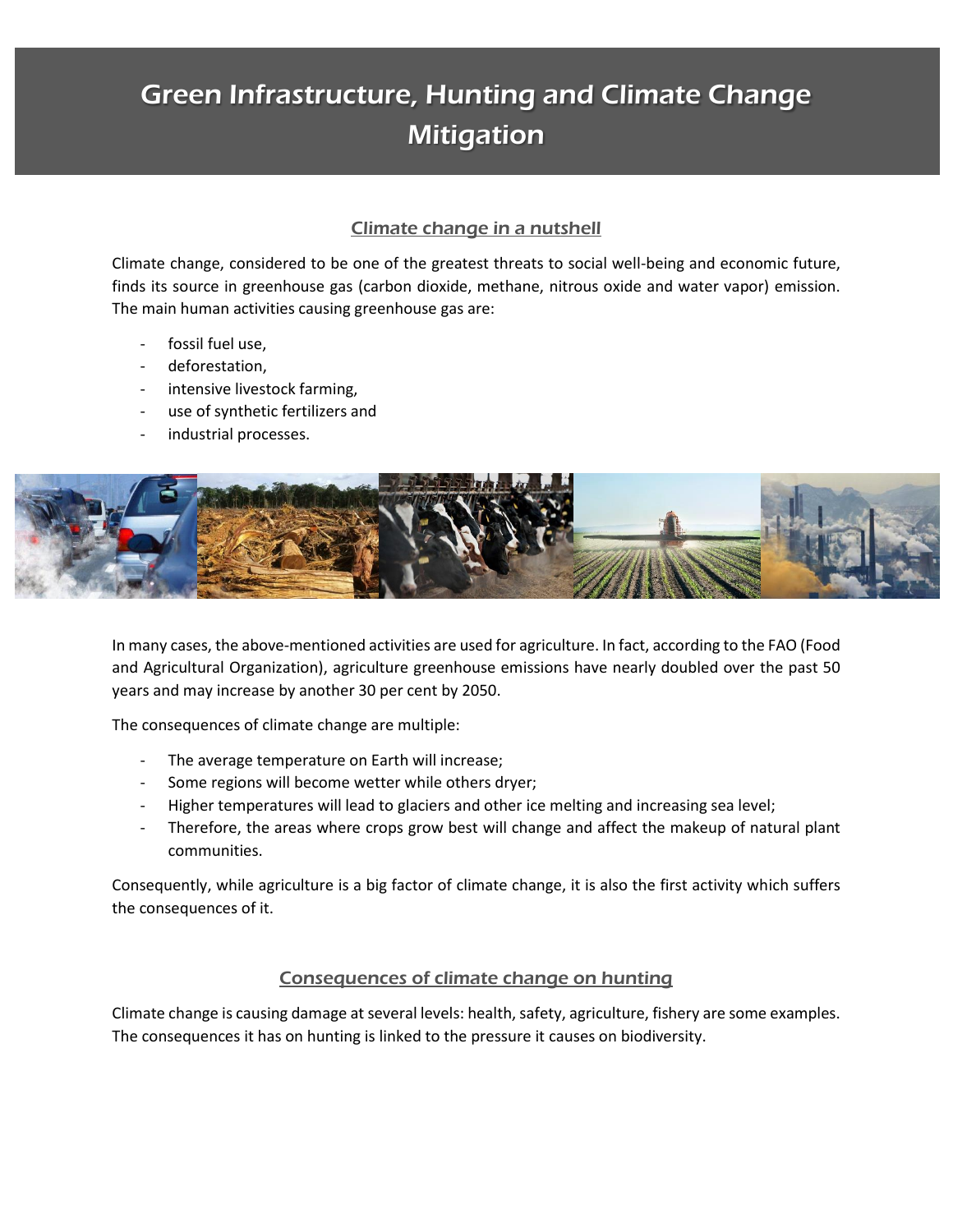

#### Agriculture:

Crops become less adapted to their environment and then more sensitive to plagues. The increasing use of chemical inputs/treatments resulting from this issue has a negative impact on farmland biodiversity: wild plants, insects, worms and associated species as perdrix, hare, lapwing or skylark are decreasing.

**Invasive Alien Species:** 

While native species are becoming less adapted, alien species could take profit of the situation and invade the landscapes, creating even more pressure on the indigenous ones. Invasive alien species are the  $3<sup>rd</sup>$  main cause of biodiversity loss.

Habitats:

The lack or the excess of precipitations for instance can dry a wetland or erode soils, causing serious damage on habitats specificities and richness leading to the decrease of its associated wildlife.

Migration:

The cycle of seasons being affected by climate change, it generates displacements in the migration period of some species while hunting legislations are not following.

Climate change has therefore a direct impact on hunting by generating an important pressure on ecosystems and wildlife.

## Green Infrastructure and Climate change mitigation

The European Union developed a strategy to mitigate climate change through several actions in energy, transport, agriculture, research and with the EU Biodiversity Strategy. This strategy aims to halt global biodiversity loss by 2020. Target 2 of the strategy focuses on maintaining and restoring ecosystem services through the creation and expansion of green infrastructures through the EU Strategy on Green Infrastructure.

Green infrastructures have the purpose to come up against habitats fragmentation. They are natural/semi-natural areas especially created to network ecosystems and provide ecosystem services such as water purification, air quality, space for recreation and climate mitigation and adaptation.

Examples of green infrastructures are:

- Corridors linking farmland habitats to enable wildlife movement and deliver food and shelter
- Wetlands creating resting areas for waterfowls on migration pathways
- Ecoducts/green bridges allowing animals to safely cross highways